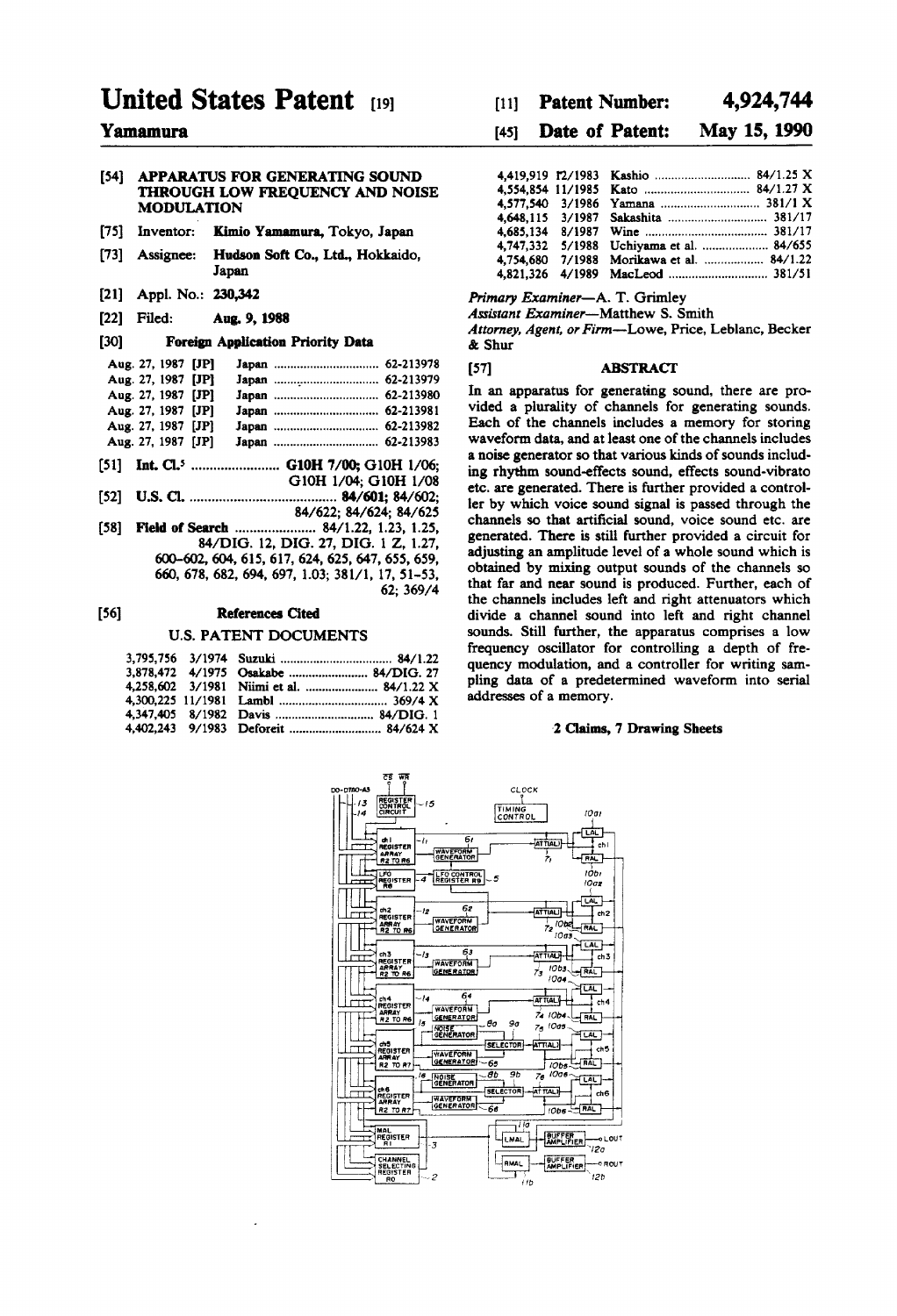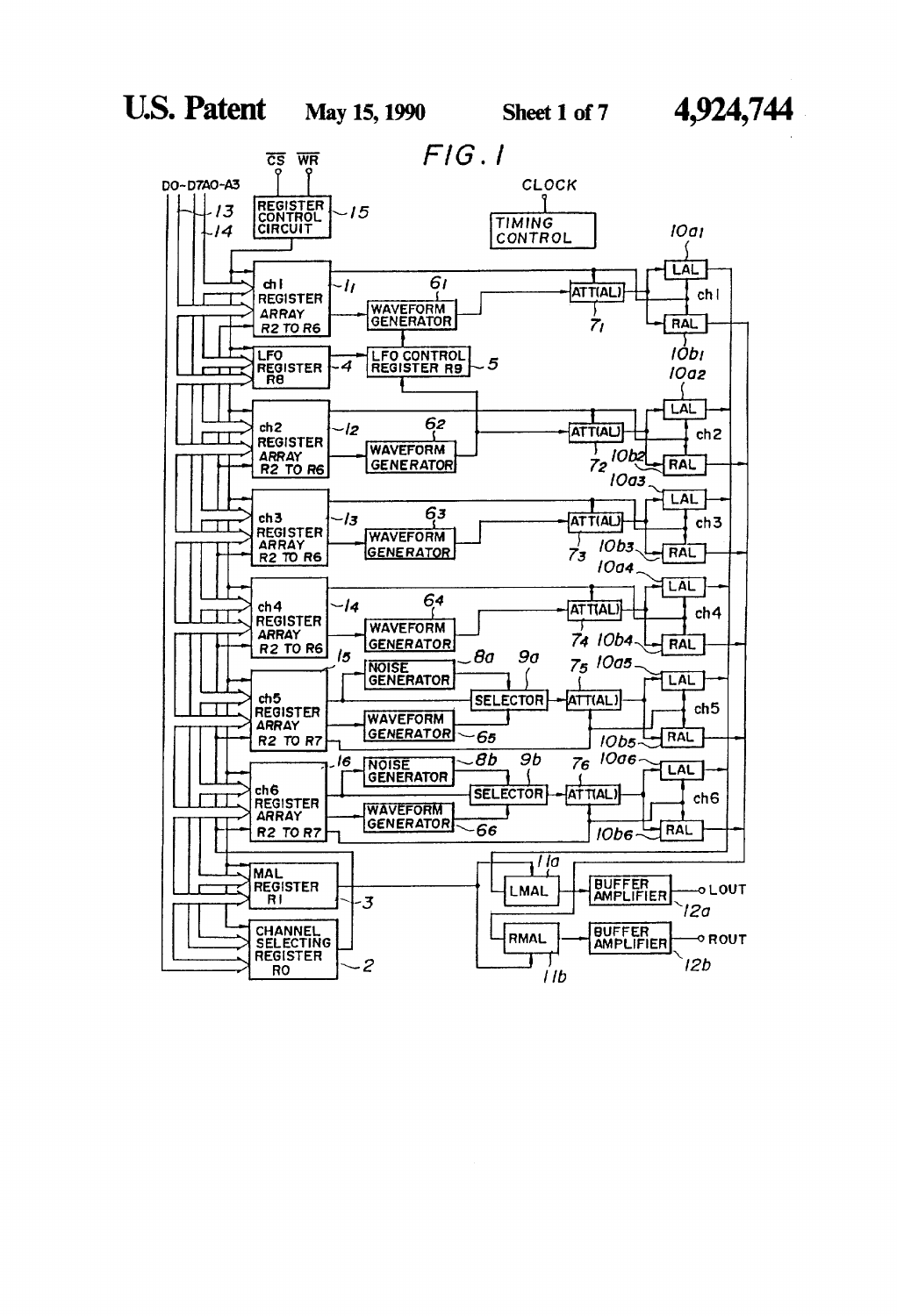|                    | <b>REGISTERS</b>                           | 07 106 05 04 03 02 01 00    |        |             |                            |                |                         |             |  |
|--------------------|--------------------------------------------|-----------------------------|--------|-------------|----------------------------|----------------|-------------------------|-------------|--|
|                    | RO   CHANNEL SELECTION                     |                             |        |             | /  /  /  /   /   chSEL     |                |                         |             |  |
|                    | RI   MAIN VOLUME ADJUSTMENT                |                             |        | <b>TYNT</b> |                            |                |                         | <b>RMAL</b> |  |
|                    | R2   FINE FREQUENCY ADJUSTMENT             |                             |        |             |                            | FRQLOW         |                         |             |  |
|                    | R3   ROUGH FREQUENCY ADJUSTMENT            |                             |        |             | / / / / / / / / /          |                |                         |             |  |
| ድ<br>4             | CHANNEL ON, CHANEL VOLUME                  | $ $ ch ON $ $ DDA $ $ / $ $ |        |             |                            |                | $\overline{\mathbf{a}}$ |             |  |
|                    | R5   L, R SOUND VOLUME                     |                             |        | لے<br>گ     |                            |                |                         | ام<br>RAL   |  |
| $\frac{1}{\alpha}$ | WAVEFORM, DDA                              |                             | 212121 |             |                            |                | WAVE DATA               |             |  |
| <b>R</b>           | NOISE ENABLE, NOISE FREQUENCY   NE   /   / |                             |        |             |                            |                | NOISE FRQ               |             |  |
|                    | RB   LFO FREQUENCY                         |                             |        |             |                            | <b>LFO FRQ</b> |                         |             |  |
|                    | R9 ILFO CONTROL                            |                             |        |             | LFTRG/   /   /   /   LFCTL |                |                         |             |  |

FIG.3A

| n |                  |
|---|------------------|
|   | et<br>6          |
|   | e<br>S           |
|   | $\frac{4}{5}$    |
|   | r2<br>G          |
|   | na<br>15         |
|   | $\bar{\epsilon}$ |
| ဥ | <b>ANIMIE</b>    |

FIG.3B

FIG.2

Sheet 2 of 7

L.

ш

 $\mathbf{\Omega}$  $\ddot{\mathbf{C}}$ 

 $\pmb{\mathsf{m}}$ ⋖

 $\overline{\frac{9}{R^9}}$ 

 $\frac{1}{18}$ 

 $\frac{6}{R}$ 

R7  $\ddot{r}$ 

 $\overline{R5}$  $\omega$ 

 $R4$  $\blacktriangleleft$ 

 $R<sub>3</sub>$  $\mathfrak{m}$ 

 $|R2|$  $\sim$ 

 $\overline{\mathbf{a}}$  $\overline{R}$  $\circ$ 

 $\frac{AO - A3(HEX)}{REGISTER}$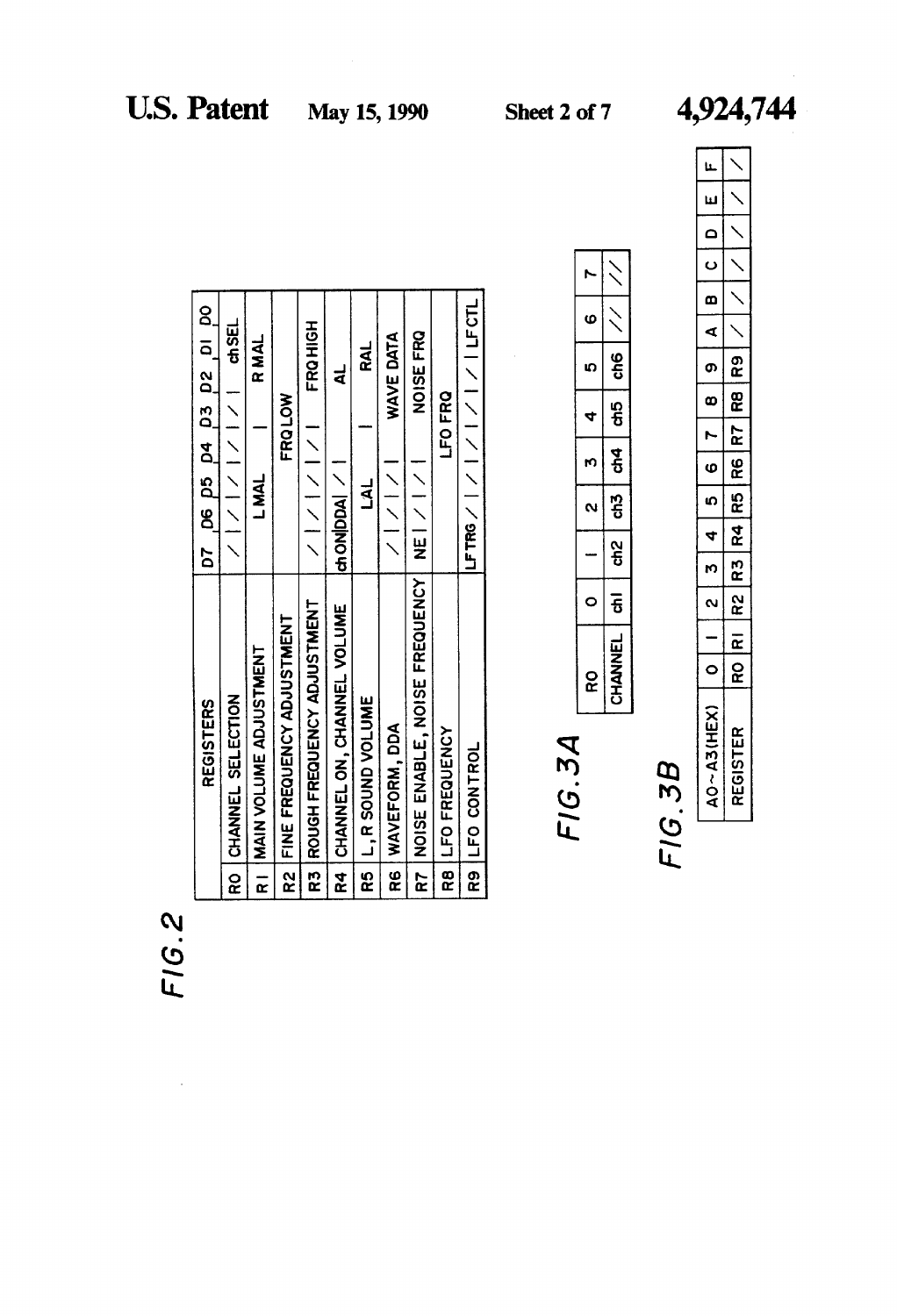|        |             | INCREMENT OF ADDRESS AT WRITING |                                                           |                                                                          |                                                                                      |       | INTERNAL              | Ō         |    | N          | m | $\mathbf{Q}$ | щ | 느                        |
|--------|-------------|---------------------------------|-----------------------------------------------------------|--------------------------------------------------------------------------|--------------------------------------------------------------------------------------|-------|-----------------------|-----------|----|------------|---|--------------|---|--------------------------|
|        |             |                                 | <b>RESET OF ADDRESS COUNTER FOR<br/>WAVEFORM REGISTER</b> |                                                                          |                                                                                      |       | $\circ$               |           |    |            |   |              |   |                          |
|        |             |                                 |                                                           | ADDRESSING OF WAVEFORM REGISTER<br>BY FREQUENCY OF FREQUENCY<br>REGISTER | <b>RESET OF ADDRESS COUNTER<br/>TRANSFER OF DATA TO D/A<br/>CONVERTER AT WRITING</b> |       |                       |           |    |            |   |              |   |                          |
|        |             |                                 |                                                           |                                                                          |                                                                                      |       | $\boldsymbol{\alpha}$ | WAVE DATA |    |            |   |              |   |                          |
|        | OPERATION   |                                 |                                                           |                                                                          |                                                                                      |       | m                     |           |    |            |   |              |   |                          |
|        |             |                                 |                                                           |                                                                          |                                                                                      |       | 4                     |           |    |            |   |              |   |                          |
|        | MODE        | WRITING INTO WAVEFORM REGISTER  | WRITING INTO WAVEFORM REGISTER                            | MIXING (SOUND OUTPUT)                                                    |                                                                                      |       | Ю                     |           |    | $\searrow$ |   |              |   | $\searrow$               |
|        |             |                                 |                                                           |                                                                          |                                                                                      |       | Õ                     |           |    |            |   |              |   | $\overline{\phantom{0}}$ |
| FIG. 4 |             |                                 |                                                           |                                                                          |                                                                                      |       | ٣                     |           | ╲  |            |   |              |   | $\searrow$               |
|        |             |                                 |                                                           |                                                                          |                                                                                      |       |                       |           | R6 |            |   |              |   |                          |
|        |             |                                 |                                                           |                                                                          | Δ<br>Δ<br><b>DIRECT</b>                                                              |       |                       |           |    |            |   |              |   |                          |
|        | DOA         | 0                               |                                                           | O                                                                        |                                                                                      | FIG.5 |                       |           |    |            |   |              |   |                          |
|        | <b>ChON</b> | ۰                               | ٥                                                         |                                                                          |                                                                                      |       |                       |           |    |            |   |              |   |                          |

U.S. Patent May 15, 1990 Sheet 3 of 7 4, 924, 744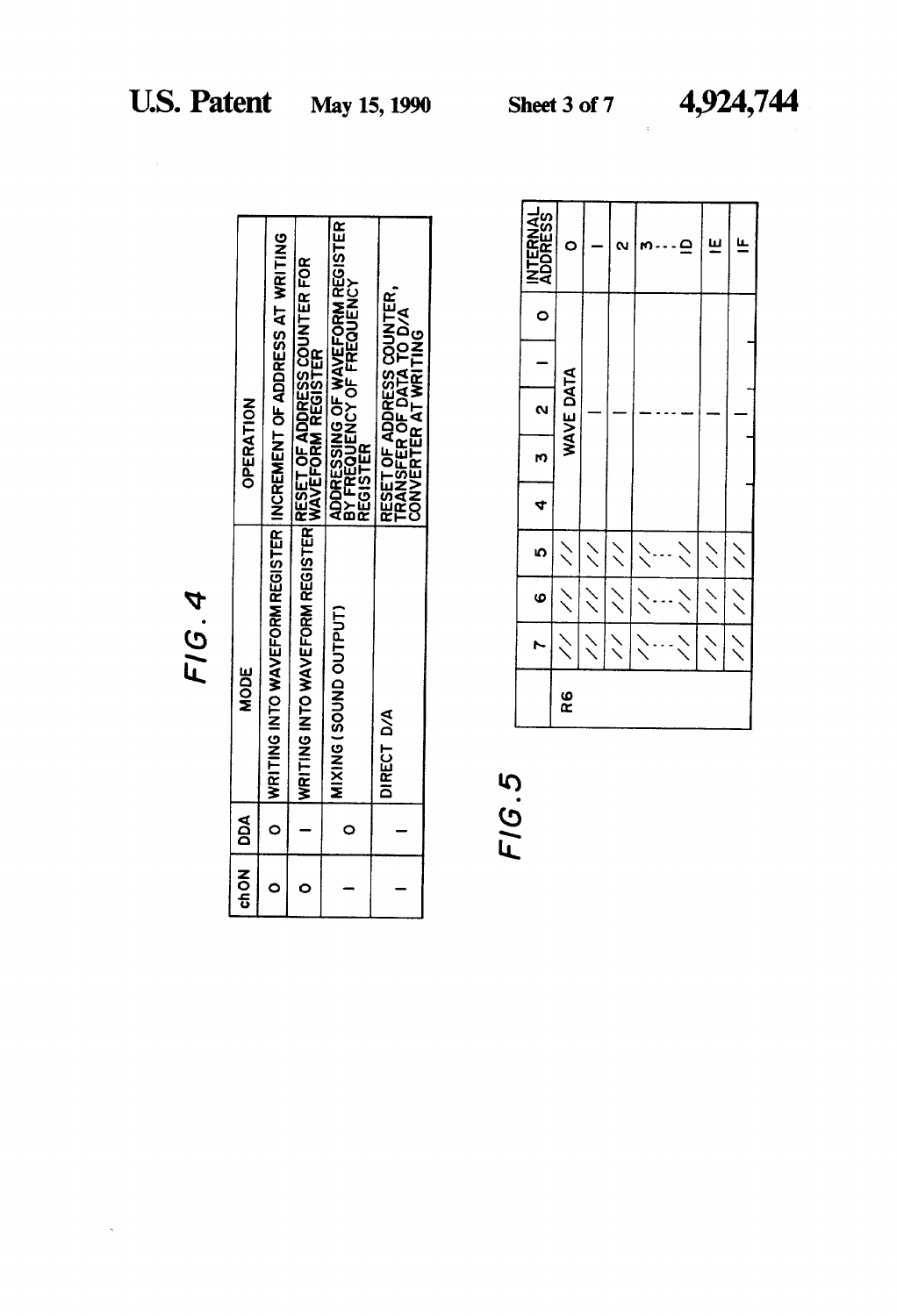



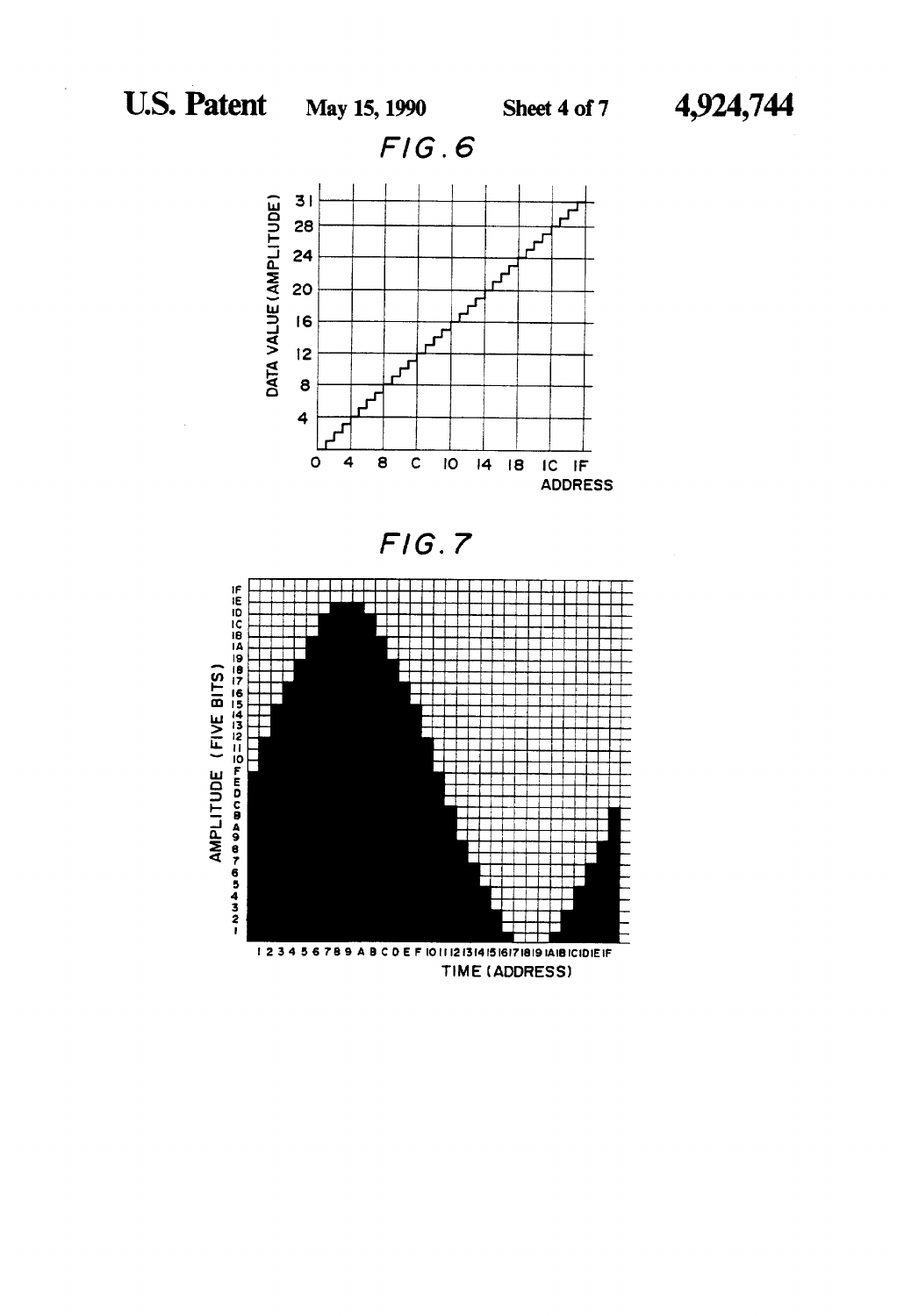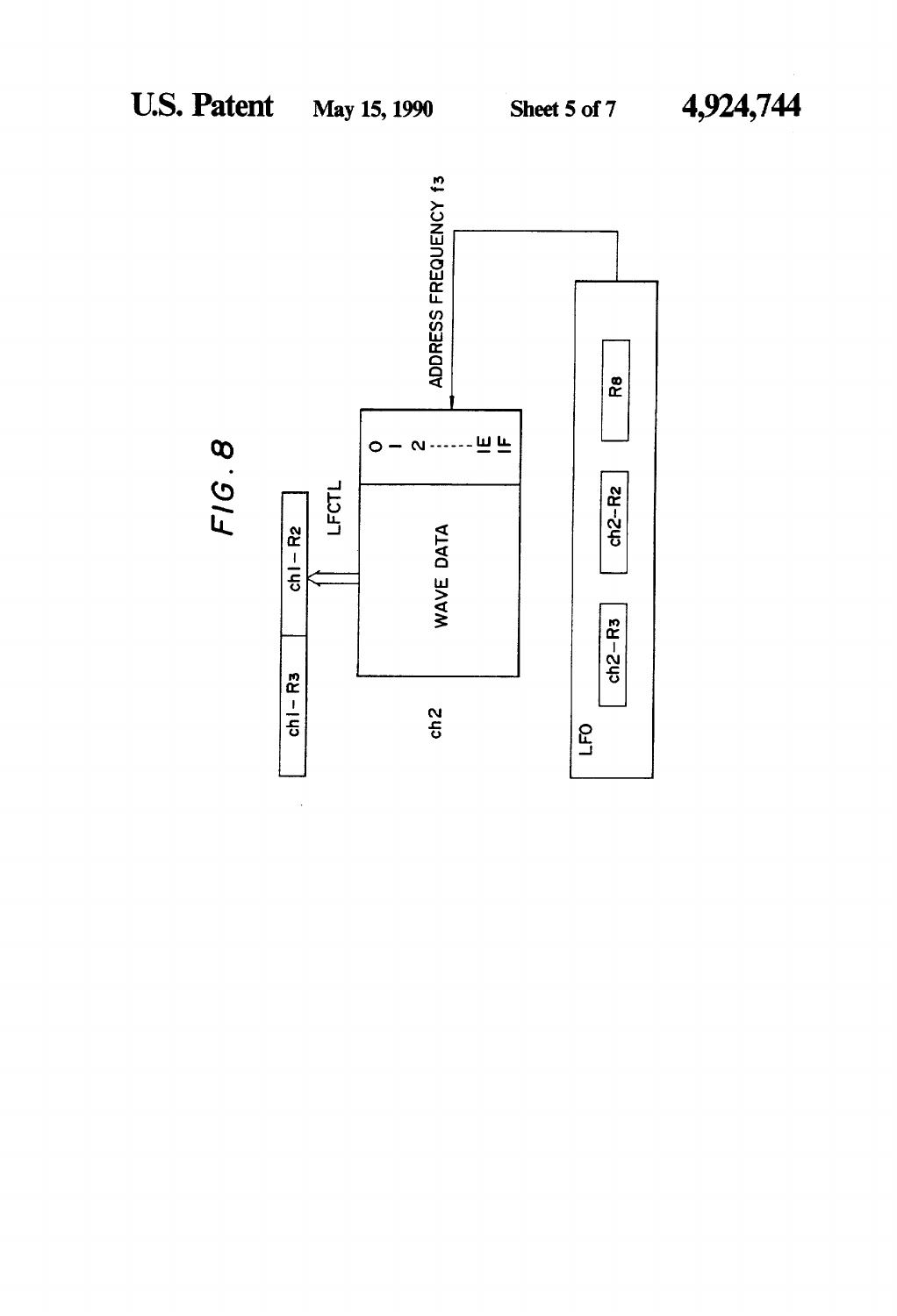# FIG.9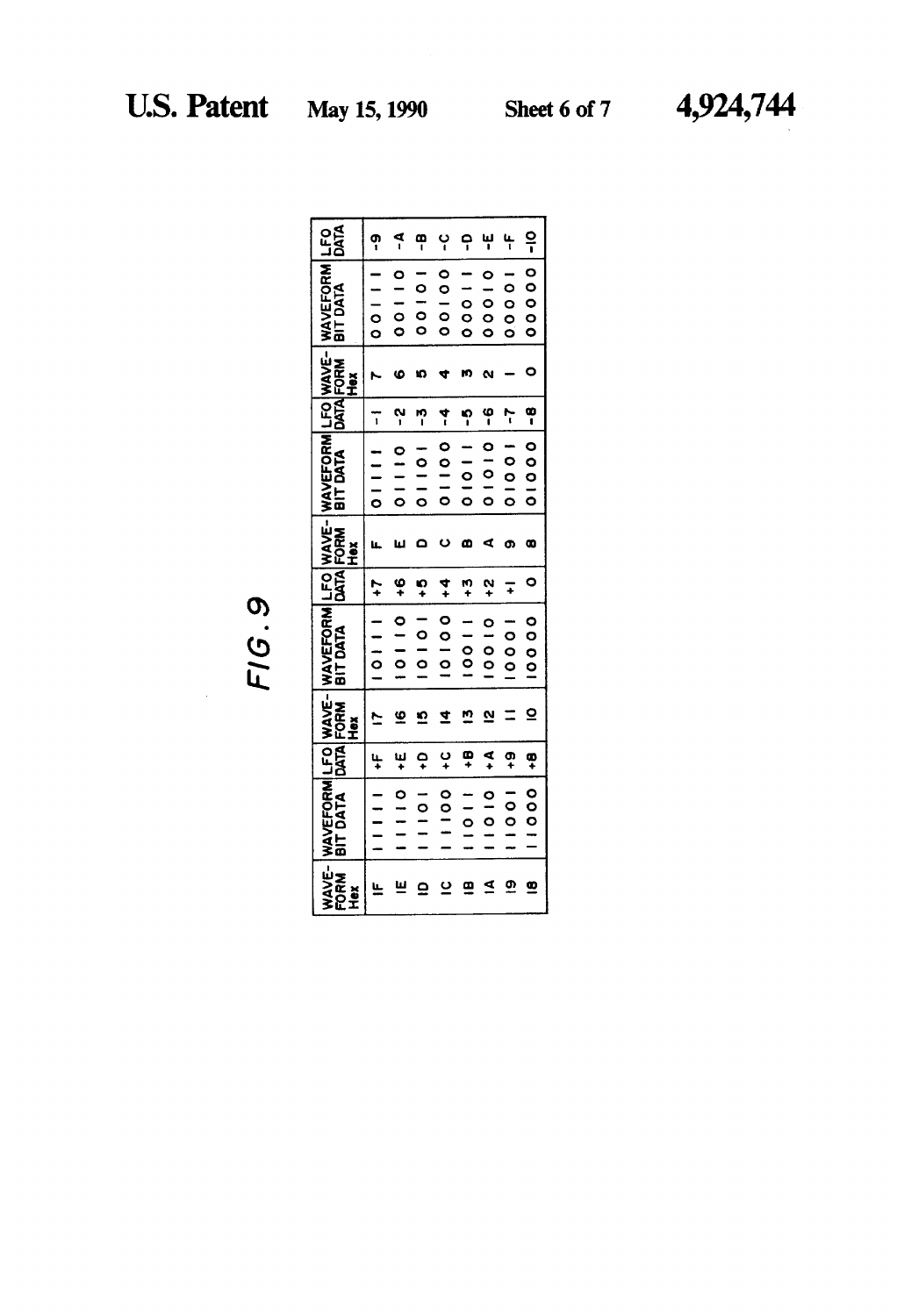$FIG. IOA$  $chI - R2$  $chI-R3$ LFCTL=1 LOWER FOUR BITS OF WAVE DATA FIG. IOB ch-R3 chi-R2 LFCTLs 2 LOWER FOUR BITS OF WAVE DATA FIG. IOC chi-R3 chi-R2 LFCTL=3 LOWER FOUR BITS OF WAVE DATA

 $FIG.11$ 

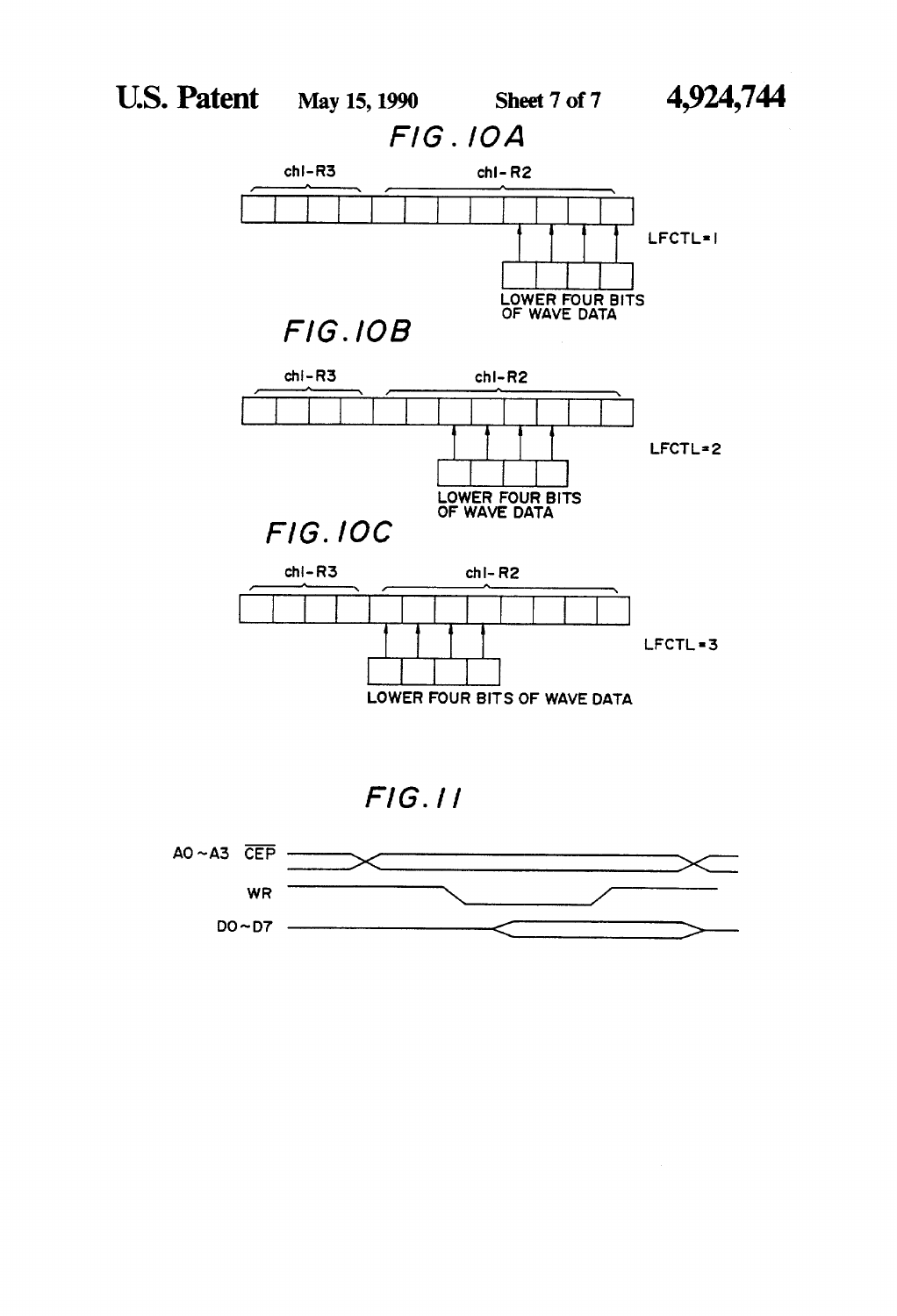### **APPARATUS FOR GENERATING SOUND** THROUGH LOW FREQUENCY AND NOISE **MODULATION**

# FIELD OF THE INVENTION

The invention relates to an apparatus for generating sound, and more particularly to an apparatus for generating sound in which sound is generated in accordance with waveform data stored in registers.

### **BACKGROUND OF THE INVENTION**

In one of conventional apparatuses for generating sound, musical sounds are synthesized by using higher 15 harmonics which are produced in frequency-modulation. One of the frequency-modulation methods is a feedback frequency-modulation method in which a sinusoidal wave produced in a sinusoidal table is fed back with a predetermined feedback ratio, and the sinusoidal wave thus fed back is controlled to have a predetermined phase difference to provide a sinusoidal wave having a predetermined waveform. The synthesized wave thus obtained is further controlled to have a predetermined envelope by an envelope generator.

In the conventional apparatus for generating sound, however, there are resulted in following disadvantages.

Firstly, it is difficult to generate various kinds of sounds. Especially, it is not easy to generate sounds vibrato.

Secondly, it is difficult to change a waveform of output sound and store data of predetermined waveforms into a register. Further, a construction of the apparatus or software program becomes complicated in  $35$ a case where a voice signal is produced in addition to an artificial sound produced by waveform data.

Thirdly, it is difficult to adjust a depth of modulation in frequency-modulation of output sound

Fourthly, it is difficult to generate far and near sound  $_{40}$ in accordance with simple software program.

Fifthly, it is difficult to generate sound of a predetermined waveform, although this is concerned with the second disadvantage.

left and right stereo sounds.

### SUMMARY OF THE INVENTION

Accordingly, it is a first object of the invention to provide an apparatus for generating sound in which  $50$ various kinds of sounds including rhythm sound-effects sound or effects sound-vibrato are generated.

It is a second object of the invention to provide an apparatus for generating sound in which a waveform of output sound is changed, data of predetermined wave- 55 data are written into a register. form is stored into a register, and a voice signal is produced without inviting the complication of a construction or software program by waveform data.

It is a third object of the invention to provide an frequency-modulation of output sound can be adjusted.

It is a fourth object of the invention to provide an apparatus for generating sound in which far and near sound is generated without inviting the complication of software program.

It is a fifth object of the invention to provide an apparatus for generating sound in which sound of a predetermined waveform is generated.

It is a sixth object of the invention to provide an apparatus for generating sound in which a channel sound is divided into left and right stereo sound.

According to a feature of the invention, an apparatus for generating sound comprises,

a plurality of sound generating channels each including means for storing waveform data at predetermined addresses.

means for mixing output sounds of said plurality of 10 sound generating channels, and

means for controlling said means for storing to be accessed by a predetermined frequency whereby waveform data for generating one of said output sounds are read therefrom.

wherein said output sounds are generated in channels selected from said plurality of sound generating channels, and then mixed in said means for mixing to provide mixed sound.

# BRIEF DESCRIPTION OF DRAWINGS

The invention will be described in more detail in conjunction with appended drawings wherein,

FIG. 1 is a block diagram showing an apparatus for generating sound in an embodiment according to the 25 invention,

FIG. 2 is an explanatory diagram showing a group of registers in the embodiment,

FIGS. 3A and 3B are explanatory diagrams showing relations between a channel selecting register and chansuch as rhythm sound-effects sound or effects sound- 30 nels and between addresses and registers in the embodiment

> FIG. 4 is an explanatory diagram showing a relation between a content of upper two bits of a channel ON/sound volume register and a mode and operation in the embodiment.

FIG. 5 is an explanatory diagram showing a waveform register in the embodiment,

FIG. 6 is an explanatory diagram showing a pattern of a relation between addresses and waveform data in the waveform register in the embodiment,

FIG. 7 is an explanatory diagram showing a data conversion for storing a sinusoidal waveform into the waveform register in the embodiment,

FIG. 8 is an explanatory diagram showing a mode of Finally, it is difficult to divide a channel sound into 45 frequency-modulation of output sound in the embodiment.

> FIG. 9 is an explanatory diagram showing data of addition and subtraction in frequency-modulation in the embodiment,

> FIGS. 10A, 10B and 10C are explanatory diagrams showing a mode in which addition and subtraction are performed between frequency data of output sound and frequency modulated data in the embodiment,

FIG. 11 is a timing chart showing a timing at which

### DESCRIPTION OF PREFERRED **EMBODIMENTS**

In FIG. 1, there is shown an apparatus for generating apparatus for generating sound in which a depth of 60 sound in an embodiment according to the invention in which six sound sources of channels 1 to 6 are provided. The channels 1 to 6 comprise register arrays  $1<sub>1</sub>$  to  $1<sub>6</sub>$ , respectively, each including registers to be described later. The apparatus further comprises a channel selecting register (R0) 2, a main sound volume adjusting register (R1) 3, a low frequency oscillator (LFO) frequency register (R8) 4, and a low frequency oscillator (LFO) control register (R9) 5. Each of the register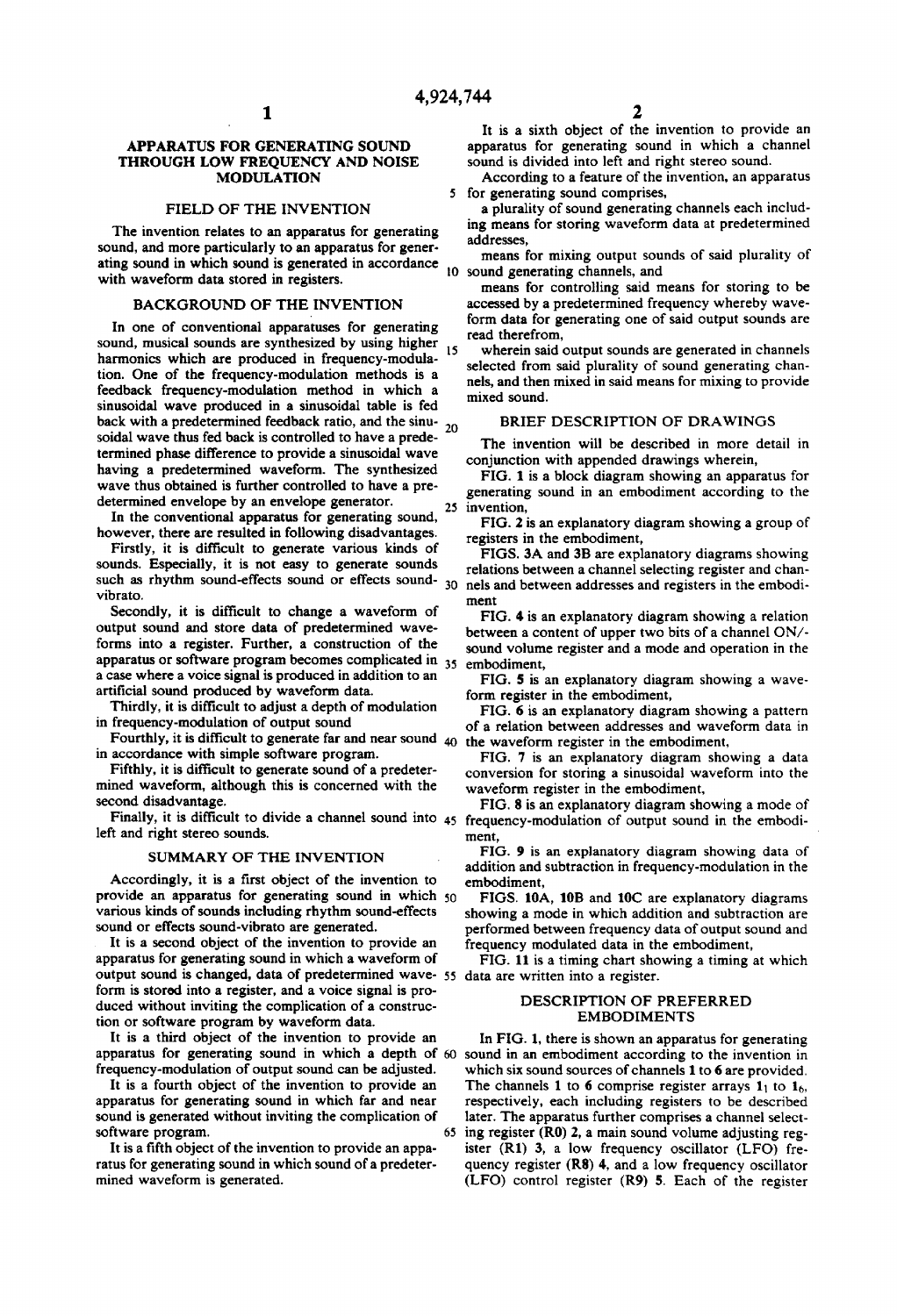3

4,924,744

arrays  $1<sub>i</sub>$  to  $1<sub>6</sub>$  includes a fine frequency adjusting register  $(R2)$ , a rough frequency adjusting register  $(R3)$ , a channel ON/sound volume register (R4), a left and right sound volume register (R5), and a waveform register (R6). Even more, the register arrays  $1_5$  and  $1_6$  of 5 the channels 5 and 6 further includes a noise enable/noise frequency register (R7). In the channels  $1<sub>1</sub>$  to  $1<sub>4</sub>$ , there are provided waveform generators  $6<sub>1</sub>$  to  $6<sub>4</sub>$  for supplying output sounds to attenuators  $7<sub>1</sub>$  to  $7<sub>4</sub>$  in which the output sounds are converted from digital signal to 10 lower four bits are set. Here, data of twelve bits includanalog signal, and adjusted to have predetermined sound volumes. On the other hand, one of outputs of a waveform generator  $6_5$  and a noise generator  $8a$ , and one of outputs of a waveform generator  $6<sub>6</sub>$  and a noise generator 8b are selected to be supplied to attenuators  $7<sub>5</sub>$  and  $7<sub>6</sub>$  in the channels 5 and 6 by selectors 9a and 9b. Outputs of the attenuators  $7<sub>1</sub>$  to  $7<sub>6</sub>$  are divided to be supplied to left and right attenuators  $10a_1$  and  $10b_1$  to 10 $a_6$  and 10 $b_6$  in which the outputs are attenuated with 20 predetermined attenuation factors to be mixed separately by left and right sounds. The left and right mixed signals are adjusted in main attenuators  $11a$  and  $11b$  to have predetermined sound volumes, and then passed through buffer amplifiers  $12a$  and  $12b$  to be supplied through output terminals LOUT and ROUT to a following stage. The register arrays  $1<sub>1</sub>$  to  $1<sub>6</sub>$ , the channel selecting register (R0) 2, the main sound volume adjusting register (R1) 3, the low frequency oscillator (LFO) frequency register (R8) 4, and the low frequency con- $30<sub>o</sub>$ trol register (R9) 5 are connected through data bus D0 to D7 (eight bits) 13 and address bus A0 to A3 (four bits) 14 to CPU (not shown) thereby receiving address signals and data therefrom. Each register described above is connected to a register control circuit 15 to which a chip selecting signal CS and a writing instruction signal WR0 are applied from the CPU so that data transferred through the data bus 13 from the CPU are written at an address designated by an address signal on the address bus 14 into one of the registers.

In FIG. 2, there are shown the aforementioned registers R0 to R9 each being of eight bits which will be explained as follows.

### (1) channel selecting register (R0)

Channel selecting data "ch SEL" are stored in lower three bits. FIG. 3A shows a relation between channel selecting data 0 to 5 (hexadecinormal) and on of the channels 1 to 6 which is selected. For instance, if the channel selecting data are "011" (equal to "3"), the 50 ferred are converted from digital signal to analog signal channel 4 "ch 4" is selected.

On the other hand, the registers R2 to R7 of the register arrays  $1_1$  to  $1_6$  and the other registers R1, R8 and R9 are addressed by the address signal A0 to A3 on the address bus 14. A relation thereof is shown in FIG. 55 3B. The address signal is one of the values 0 to 9 (hexadecinormal) dependent on a content of A0 to A3. For instance, if the address signal is "2" (0010), the fine frequency adjusting register R2 is selected.

### $(2)$  main sound volume adjusting register  $(R1)$

The left and right attenuators 11a and 11b are controlled to adjust volumes of the left and right mixed sounds by the register (R1). Upper four bits "LMAL' are data for defining attenuation amount of the left 65 attenuator 11a, while lower four bits "RMAL" are that for the right attenuator 11b. When the four bit data is "F", sound volume is the maximum, and is decreased by

approximately 3 dB in a case where a set value of the register (R1) is decreased by "1".

### (3) fine frequency adjusting register (R2)

Fine frequency adjusting data "FRQ LOW" of eight bits are set.

### $(4)$  rough frequency adjusting register  $(R3)$

Rough frequency adjusting data "FRQ HIGH" of ing the data "FRQ LOW" of eight bits as lower data and the data "FRQ HIGH" of four bits as upper data are obtained. If it is assumed that the twelve bit data are "F", a frequency  $f_1$  of a waveform output is defined in 15 each channel as follows:

$$
f_1 = \frac{7.16}{2 \times 32 \times F}
$$
 MHz

In the above equation, "7.16 MHz" is a master frequency which is supplied from the CPU.

### (5) channel ON/sound volume register (R4)

Sound output of each channel and the writing of the 25 waveform register (R6) which will be described later are controlled in accordance with "ch ON" of the MSB, a direct D/A mode which will be described later is controlled in accordance with "DDA" of the second bit, and attenuation amounts of the attenuators  $7<sub>1</sub>$  to  $7<sub>6</sub>$ are controlled in accordance with "AL" of lower five bits

FIG. 4 shows the control which is conducted in accordance with a content of the MSB and second bit of the Register (R4). As apparent from the descriptions 35 therein, sound output is supplied from a corresponding channel in a case where the MSB is "1", while sound output is not supplied therefrom, and data on the data bus 13 are possible to be written into a corresponding waveform register  $(R6)$  in a case where the MSB "ch ON" is "0". Further, an address counter for the waveform register  $(R6)$  is reset, and a direct  $D/A$  mode is possible to be performed in a case where the second bit<br>"DDA" is "1". The direct D/A mode is a mode in which data transferred through the data bus 13 from the 45 CPU are passed through a corresponding one of the register arrays  $1<sub>1</sub>$  to  $1<sub>6</sub>$  and supplied directly to a corresponding one of the attenuators  $7<sub>1</sub>$  to  $7<sub>6</sub>$  without being passed through any of the waveform generators  $6<sub>1</sub>$  to  $6<sub>6</sub>$ . In the corresponding attenuator, the data thus transto be supplied through the output terminals LOUT and ROUT to a following stage.

The lower five bits "AL" controls attenuation amounts of the attenuators  $7<sub>1</sub>$  to  $7<sub>6</sub>$  such that the maximum output is obtained when "1F" (hexadecinormal) is set therein, and an amplitude of output is decreased by 1.5 dB each time when a set value is decreased by "1".

### (6) left and right sound volume register (R5)

In each channel, the register (R5) controls a corresponding pair of the attenuators  $10a_1$  and  $10b_1$  to  $10a_6$ and  $10b<sub>6</sub>$  for adjusting left and right dividing sound volumes. Sound volume of left output is decided by upper four bits "LAL", while that of right output by<br>lower four bits "RAL". When the "LAL" or "RAL" is "F" (hexadecinormal), the sound volume is the maximum, and is decreased by approximately 3 dB each time when a set value is decreased by "1".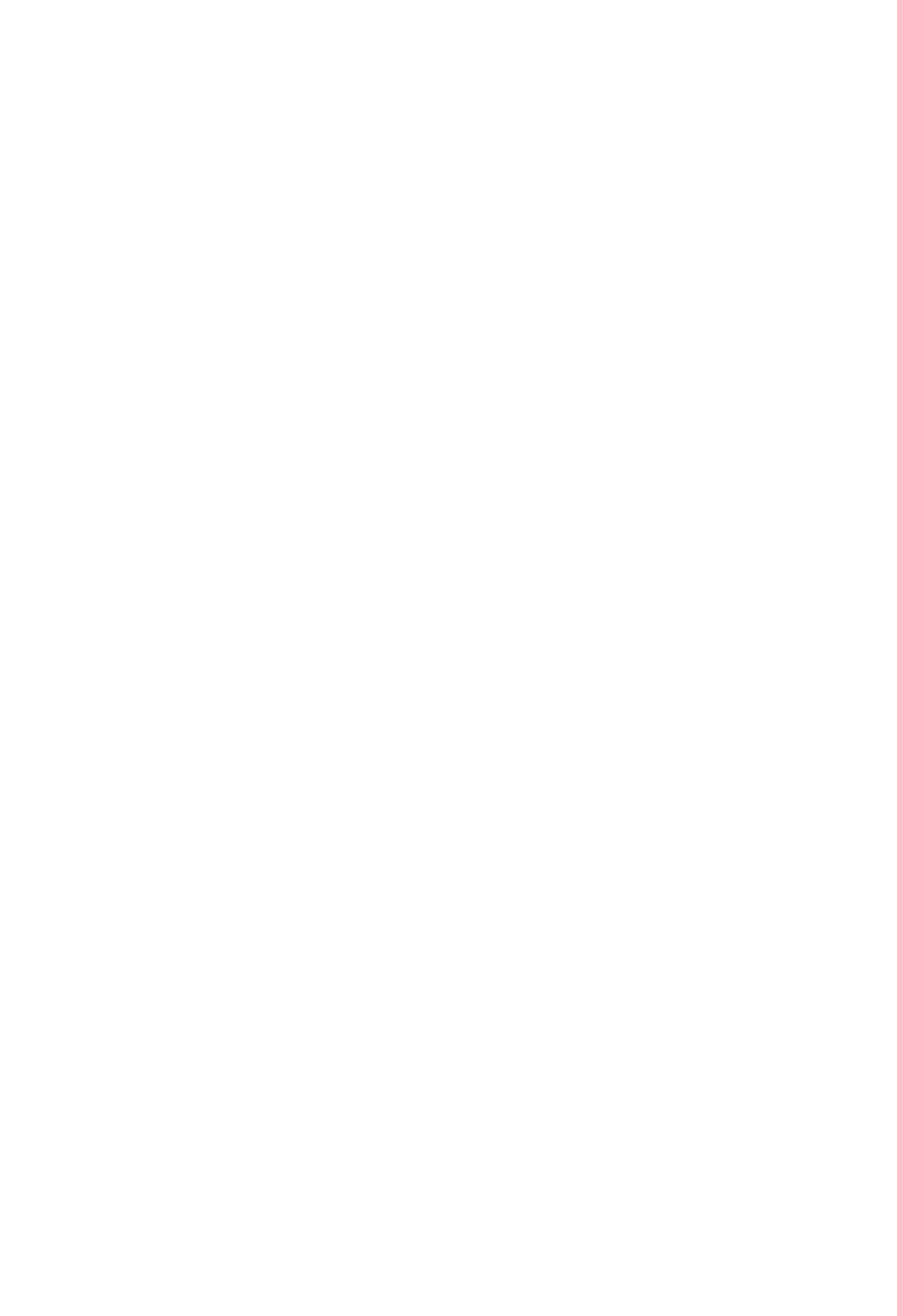# (7) waveform register (R6)

The waveform register (R6) is shown in FIG. 5 in which a word is composed of lower five bits for setting waveform data. As shown therein, the register  $(R6)$  $\overline{\mathbf{5}}$ includes thirty-two addresses "0", "1", "2", ... "1E", "IF" (hexadecinormal), and thirty-two waveform data corresponding to the addresses and defining one period of a waveform. Therefore, the thirty-two addresses are accessed in an order of address numbers by a predeter- 10 mined frequency and number so that a sound signal of a predetermined frequency is produced in a corresponding one of the waveform generators  $6<sub>1</sub>$  to  $6<sub>6</sub>$ .

In FIG. 6, there is shown a relation between an address (horizontal axis) and an amplitude (vertical axis) in 15 which the amplitude is increased from "0" to "31" by one each time when the address is increased from "0" to "1F" by one. In a case where a waveform register having data as shown in FIG. 6 is accessed in an order of address numbers by a predetermined frequency, a saw- 20 frequency, clock signal which is supplied to the noise tooth wave sound is generated.

FIG. 7 shows a data conversion in which a sinusoidal waveform of one period is divided equally by thirtytwo addresses so that thirty-two amplitudes corresponding to the thirty-two addresses are expressed by 25 five bit words which are stored into the waveform register (R6). Accordingly, when the waveform register (R6) is addressed in an order of address numbers, a waveform pattern as shown in FIG. 7 is generated in a corresponding one of the waveform generators  $6<sub>1</sub>$  to  $6<sub>6</sub>$ . 30 register (R7). The noise sound is a waveform of pseudo In a case where sound other than a sinusoidal waveform is generated, a waveform of the sound is observed in a waveform observing apparatus such as a synchroscope thereby being converted in regard to data thereof in the same manner as described in a case of a sinusoidal wave- 35 form.

The converted data are written into the waveform register (R6) in a following procedure. As explained in the channel ON/sound volume register (R4) in FIG. 4, a mode in which an address of the waveform register 40 (R6) is increased by one each time when data are written thereinto in a case where both the upper two bits of the register (R4) are "0" ("ch ON" is "0", and "DDA is "0"). Thus, thirty-two words (thirty-two waveform data) are written into the thirty-two addresses thereof. 45 At this stage, one of the channels 1 to 6 is selected by the channel selecting register (R0) 2, and address data "A0 to A3" of the address bus 14 is controlled to be "6" so that data are transferred through the data bus 13 from CPU to the waveform register (R6). When data are 50 finished to be written thereinto, the upper two bits of the register (R4) are controlled to be "10" ("ch ON" is "1", and "DDA" is "0") to provide an output mode. When the starting address of the waveform register (R6) is wanted to be "0" at the moment that data are 55 begun to be written thereinto, the upper two bits of the register (R4) are set to be "00" after the bits are once set to be "01". Thus, an address counter for the waveform register (R6) is reset to be "0" in accordance with the control of software program. 60

In the aforementioned direct D/A mode, on the other hand, a preparation for generating sound is completed when the upper two bits of the register (R4) are set to be "00", "00" is written into the waveform register (R6), to be "11". In the circumstance, when data are repeated to be written into the waveform register (R6), sound is generated because data are transferred to a correspond-

ing one of the attenuators  $7<sub>1</sub>$  to  $7<sub>6</sub>$  (D/A converters) at each time of the data writing. In this case, although data are transferred to the waveform register  $(R6)$ , the data may be considered to be passed therethrough. That is to say, a content of the register (R6) remains unchanged to be maintained therein. By adopting this mode, a voice can be supplied through the apparatus from the CPU to a following stage in place of an artificial sound supplied from the waveform register (R6).

 $(8)$  noise enable/noise frequency register  $(R7)$ 

A change-over between noise sounds and musical sounds is controlled by the MSB bit "NE". When the "NE" is "1", the noise sounds are enabled to cease output of the musical sounds. Noise frequency is controlled by lower five bits. As described before, the noise generators  $8a$  and  $8b$  are provided in the channels 5 and 6. For this reason, the register  $(R7)$  is provided only in each of the channels 5 and 6. In the control of noise generators  $8a$  and  $8b$  is controlled such that sound is shifted from low frequency to high frequency when a content of the lower five bits is varied from "0" to "1F". The noise frequency  $f_2$  is defined as follows:

$$
f_2 = \frac{7.16}{2 \times 32 \times 2 \times NF} \text{ MHz}
$$

Where "NF" is a content of the lower five bits of the random, and output waveform is a rectangle wave which is applied to the generating of rhythm soundeffects sound.

# (9) low frequency oscillator (LFO) frequency register  $(R8)$  4

A low frequency oscillator (LFO) is used for the control of frequency-modulation, and is composed of the register  $(R8)$  4 and a frequency counter for musical sounds in the channel 2. Here, it is defined that the frequency-modulation is a frequency-modulation in which sound of the channel 1 is frequency-modulated by using a waveform data of the channel 2. A frequency  $f_3$  of the low frequency oscillator (LFO) is controlled by the register  $(R8)$  4, and the fine frequency adjusting register  $(R2)$  and the rough frequency adjusting register (R3) in the channel 2. Effects sound-vibrato is generated in accordance with the frequency modulation.

# (10) low frequency oscillator (LFO) control register  $(R9)$  5

The register (R9) 5 includes the MSB "LF TRG" and lower two bits "LF CTL". A low frequency oscillator (LFO) is reset to return to the initial state when "1" is written into the "LF TRG". At this stage, a content at the address "0" of the waveform register (R6) in the channel 2 is an output which is used as frequency-modulation data, and the frequency-modulation is then stopped. While, the frequency-modulation is started when the "LF TRG" is "0". That is to say, sound of the channel 1 is frequency-modulated by waveform data of the waveform register (R6) in the channel 2 to generate effects soundvibrato.

The lower two bits "LF CTL" controls a modulation and the upper two bits of the register (R4) are then set 65 degree of the frequency-modulation. FIG, 8 shows a relation between the low frequency oscillator (LFO) and the frequency-modulation. A frequency  $f_3$  of the low frequency oscillator (LFO) which is an address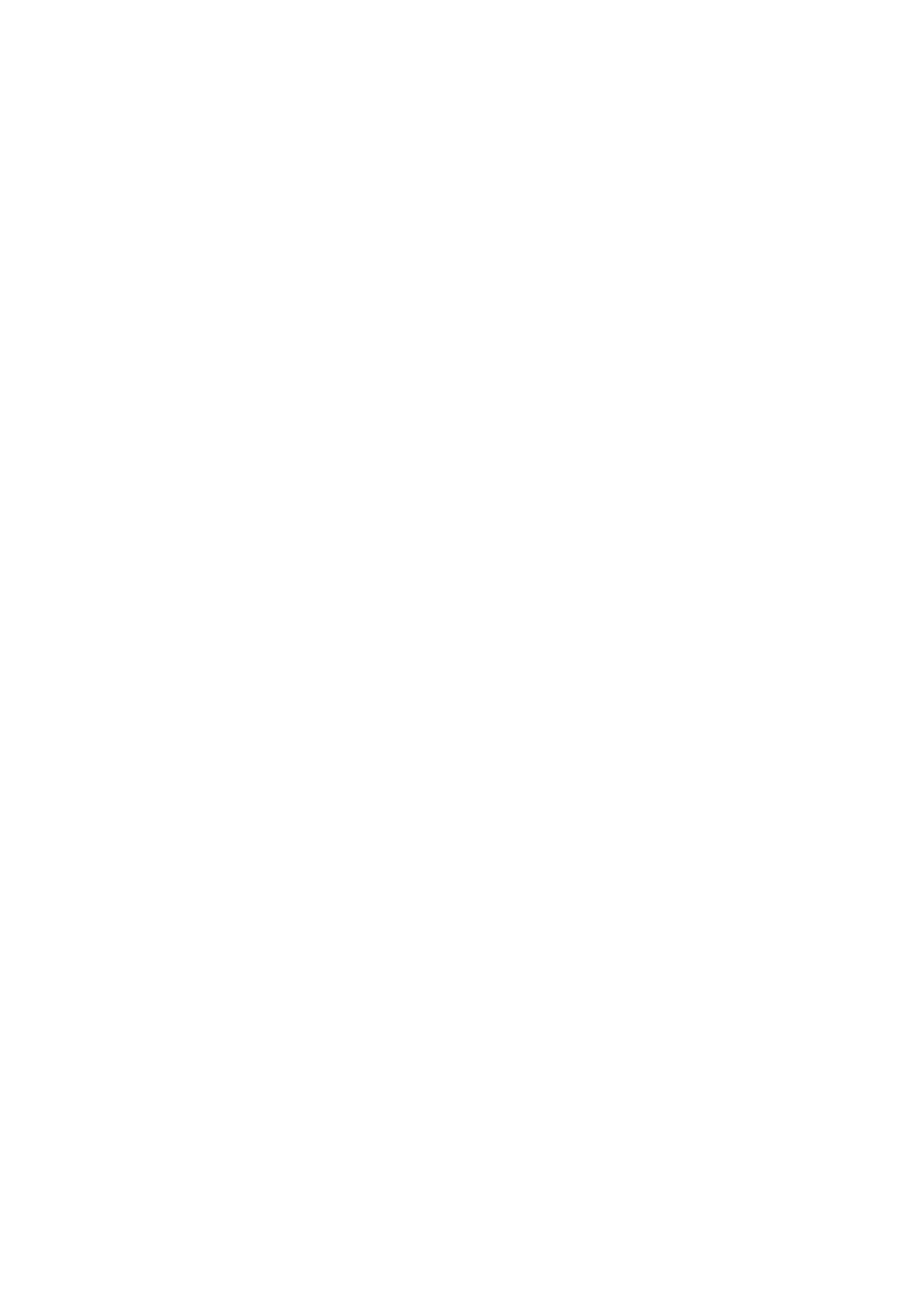$\mathsf{s}$ 

frequency for addressing the waveform register (R6) in the channel 2 is defined as follows:

$$
f_3 = \frac{7.16}{2 \times 32 \times F} \times F''
$$
 MHz

Where F' is data value (decimal) of twelve bits including eight bit data of the register (R2) in the channel 2 as lower data and four bit data of the register (R3) as upper data, and F" is data value (decimal) of eight bits 10 of the low frequency oscillator (LFO) register (R8) 4. The frequency-modulation of the channel 1 is performed by data of the waveform register R6 which is addressed in the channel 2 by the address frequency f3. That is to say, data of the waveform register  $(R6)$  in the 15 channel 2 are added to or subtracted from the fine frequency adjusting register (R2) in the channel 1.

FIG. 9 shows frequency-modulation data (LFO data) corresponding to waveform data of waveform "0" to "IF" of the waveform register (R6) in the channel 2 20 whereby addition is performed in a case where the MSB of the waveform data is "1" (the waveform from "10" to "1F"), while subtraction is performed in a case where the MSB of the waveform data is "0" (the waveform "0" to "F"). Sound of the channel 1 is shifted in a direc-25 tion of low frequency by the addition, and in a direction of high frequency by the subtraction. For instance, when the waveform data of an address which is addressed in the waveform register  $(R6)$  of the channel 2<br>are "11100", lower four bits "1100"  $(=C)$  of the waveform data "11100" are added to four corresponding bits 30 of the fine frequency adjusting register (R2) of the channel 1.

FIGS. 10A to 10C show four bits of the fine frequency adjusting register (R2) in the channel 1 to which the aforementioned lower four bits of the waveform 35 data are added. That is to say, four bits of positions decided by a content of the lower two bits "LF CTL" of the low frequency oscillator (LFO) control register (R9) 5 are selected in the fine frequency adjusting regis- $40<sup>1</sup>$ ter (R2) as follows:

### (a) "LF CTL" = "0"

The low frequency oscillator (LFO) is turned off, and output of normal musical sound is obtained.

Lower four bits of the waveform register (R6) of the channel 2 are added to or subtracted from lower four channel 1 to provide data by which a frequency of 50 LOUT and ROUT to a following stage. bits of the fine frequency adjusting register (R2) of the sound of the channel 1 is decided a shown in FIG. 10A.

# (c) "LF CTL"="2"

The lower four bits of the register (R6) of the channel 2 are added to or subtracted from middle four bits of the 55 register (R2) of the channel 1 as shown in FIG. 10B.

### (d) "LF CTL" = "3"

The lower four bit of the register (R6) of the channel 2 are added to or subtracted from upper four bits of the 60 (LFO) control register (R9) is changed from "1" to "0", register (R2) of the channel 1 as shown in FIG. 10C.

FIG. 11 shows a timing at which data are set in the registers (R0 to R9). Data are set in one of the registers RO, R1, R8 and R9 wherein a chip is enabled in accordance with "0" of CEP0 signal, one of the registers is 65 selected in accordance with the address A0 to A3 of the address bus 14, and data D0 to D7 which are set on the data bus 13 are written thereinto in accordance with "0"

of the writing signal WR. On the other hand, data are set in one of the registers R2 to R7 wherein one of the channels 1 to 6 is set in the channel selecting register R0, and the same procedure as described above is thereafter performed to write data into a register in a channel thus selected.

Next, operations will be explained in the apparatus for generating sound in the embodiment according to the invention.

### **[OPERATION 1]**

It is assumed that predetermined data are already written in the registers (R0 to R9). In the circumstance, the whole system in the apparatus is enabled when the chip selecting signal  $\overline{CS}0$  (= "0") is applied to the register control circuit 15. When at least one of the channels and those of the registers are selected in accordance with a content of the channel selecting register (R0) and an address A0 to A3 on the address bus 14, the addresses "0" to "1F" of the waveform register (R6) are addressed in accordance with a frequency dependent on contents of the fine frequency adjusting register (R2) and the rough frequency adjusting register (R3) in the channel where the upper two bits of the channel ON/sound volume register (R4) are "10" so that output sound is generated in at least one of the waveform generators  $6<sub>1</sub>$  to  $6<sub>6</sub>$  in which waveform data of the waveform register (R6) are developed. The attenuation amounts of the attenuators  $7<sub>1</sub>$  to  $7<sub>6</sub>$  are set to be predetermined values in accordance with the lower four bits of the channel ON/sound volume register (R4), and the attenuation amounts of the attenuators  $10a_1$  and  $10b_1$  to 10a and 10b<sub>6</sub> are set by the left and right (LR) sound volume register (R5). Output sound of each channel is converted from digital signal to analog signal in a corresponding one of the attenuators  $7<sub>1</sub>$  to  $7<sub>6</sub>$ , and are adjusted to be a predetermined sound volume therein. The output sound is divided in each channel to be supplied to a corresponding pair of the attenuators  $10a_1$  and  $10b_1$ to  $10a_6$  and  $10b_6$ , and the output sounds thus divided are mixed to provide left and right output sounds which are then controlled in the left and right main attenuators 11a and 11b set by the main sound volume adjusting 45 register (R1) thereby providing the left and right output sounds with predetermined main sound volumes. The left and right stereo sounds of the main volumes thus adjusted are passed through the buffer amplifiers 12a and 12b to be supplied through the output terminals

In the operation described above, when the MSB of the noise enable noise/frequency register (R7) is "1" in the channels 5 and 6, noise is generated in the noise generator 8a or 8b in accordance with a noise frequency of the lower five bits of the register  $(R7)$ , and then selected to be supplied to the attenuator  $7<sub>5</sub>$  or  $7<sub>6</sub>$  by the selectors  $9a$  or  $9b$  thereby producing rhythm soundeffects sound.

Further, the MSB of the low frequency oscillator frequency-modulation of output sound is started in the channel 1 again. At this moment, an address frequency  $f_3$  by which the waveform register (R6) is addressed is decided by a content of the low frequency oscillator (R9) and contents of the fine and rough frequency adjusting registers (R2 and R3). In accordance with the access of the waveform register (R6), lower four bits of the waveform register (R6) are added to or subtracted -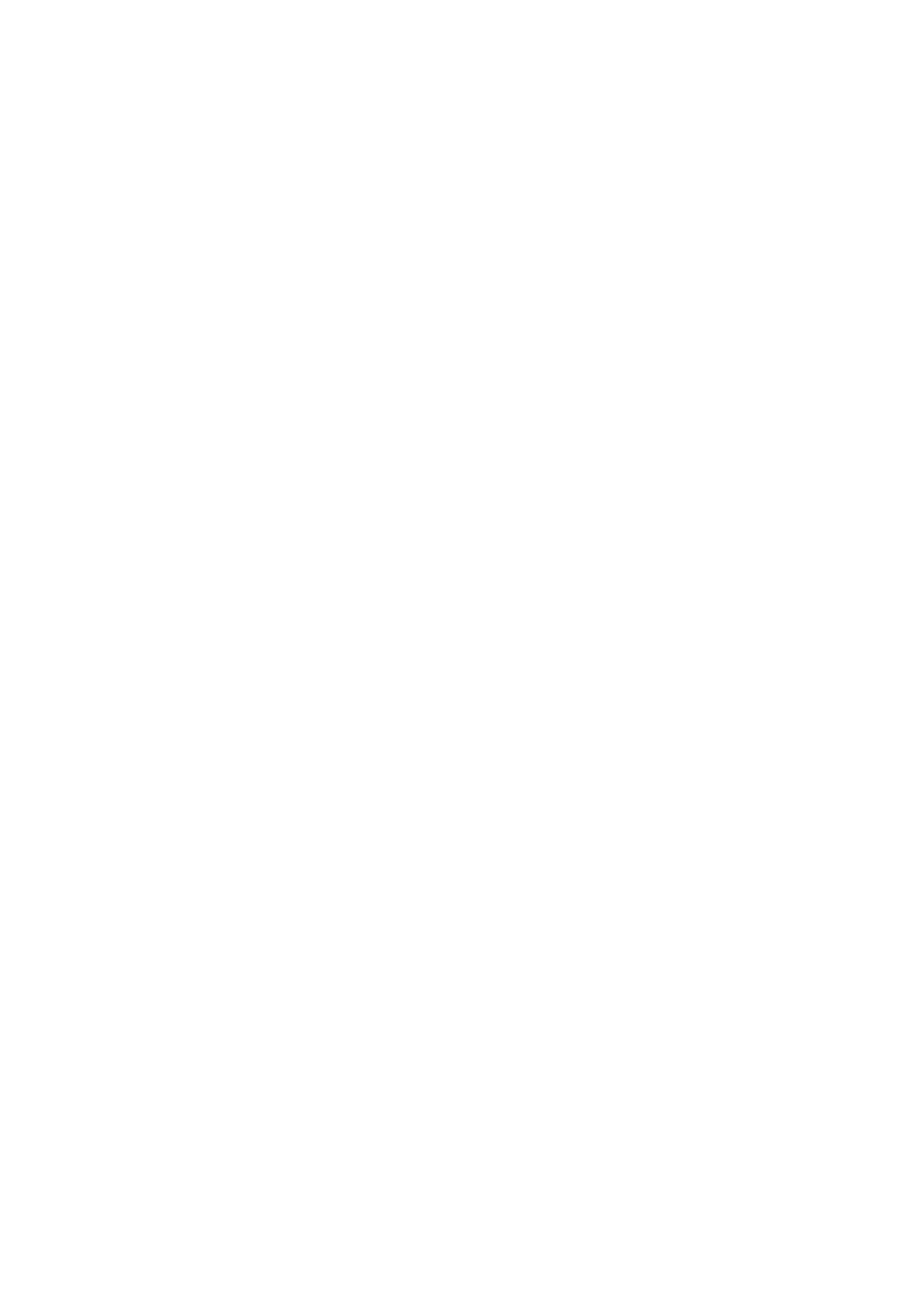from selected four bits of the fine frequency adjusting register (R2) in the channel 1 dependent on the "LF CTL" (lower two bits) of the low frequency oscillator (LFO) control register (R9) to result in frequencymodulation of output sound thereby producing effects 5 sound-vibrato.

On the other hand, when upper two bits of the channel ON/sound volume register (R4) are "11", there is realized a direct D/A mode in which voice sound is supplied from the CPU through the data bus 13 to at 10 least a corresponding one of the register arrays 11 to  $1<sub>6</sub>$ each time when the writing signal WR0 is applied to the register control circuit 15 in accordance with the resetting of the address counter for the waveform register pass on a corresponding one of the waveform generators  $6<sub>1</sub>$  to  $6<sub>6</sub>$  to at least a corresponding one of the attenuators  $7<sub>1</sub>$  to  $7<sub>6</sub>$  in which voice sound is converted from digital signal to analog signal, and adjusted to be a predetermined sound volume thereby being supplied 20 through the output terminals LOUT and ROUT in the same manner as described above. This results in the generation of voice sound which is utilized for effects sounds in place of artificial sound.

eration of six musical sounds and of four musical sounds and two noise sounds and so on can be performed, although the number of waveform generators and noise generators is not limited to that of the embodiment.

### [OPERATION 2]

An address A0 to A3 of the address bus 14 are controlled to be "0000", and the channel selecting register (R0) is addressed from the CPU as shown in FIG. 3B. In "ch SEL" thereof from the data bus 13 so that the channel 1b is selected as shown in FIG. 3A. Next, the address A0 to A3 are controlled to be "0100", and the channel ON/sound volume register (R4) is addressed in the channel 1. Under the situation, predetermined data 40 are written into upper two bits "ch ON" and "DDA" of the register (R4) to conduct following operations.

### (a) "ch ON" = "0", and "DDA" = 0

The waveform register (R6) is addressed in accor- 45 dance with an address "0111" on the address bus 14. The addresses of the waveform register (R6) are serially addressed, when a counted value of the internal address counter is increased by one as shown in FIG. 5, so that waveform data transferred through the data bus 13 ar 50 written thereinto. Such waveform data can be stored in the waveform register (R6) by performing a data conversion of a predetermined waveform as explained before. In this case, the writing of waveform data is started from a non-fixed address dependent on a then-55 from selected four bits of the fine frequency adjusting counted value of the internal address counter.

### (b) "ch ON" = "0", and "DDA" = 1

After upper two bits of the register R4 are set as "0" and "1", the two bits are set to be "0" and "0" so that 60 the address counter for the register R4 is reset to be "0". Thereafter, data are written thereinto in an order of the addresses "0" to "1F". Thus, waveform data can be written into the waveform register (R6) in the channel 1. After the upper two bits of the channel ON/sound 65 volume register (R4) are set to be "1" and "0", respectively, so that output sound of the channel 1 is converted from analog signal to digital signal in the attenu-

ator  $7<sub>1</sub>$  and adjusted to have a predetermined sound volume, and then divided to be supplied to the attenuators  $10a_1$  and  $10b_1$  from which left and right output sounds of the channel 1 are supplied to the main attenuators 11a and 11b.

On the other hand, "0"  $($ ="ch ON" $)$  and "1"  $($  = "DDA") are written through the data bus 13 into the upper two bits of the channel ON/sound volume register (R4), and "00" are written into the waveform register  $(R6)$  so that the direct  $D/A$  mode is demanded. Thereafter, "1" (="ch ON") and "1" (="DDA") are written into the upper two bits of the register (R4) so that voice sound signals which are transferred through the data bus 13 are repeated to be written into the wave-(R6) to be transferred through a line which does not 15 form register (R6), and supplied to the attenuator  $(D/A)$ converter)  $7<sub>1</sub>$  through a path which does not pass the waveform generator (R6) to provide voice sound output at each time of the writing of the waveform register (R6). In this case, although data are seemingly transferred to the waveform register  $(R6)$ , a whole content of the waveform register  $(R6)$  is held to remain unchanged.

Although the operation of the channel 1 is explained above, the same operation is possible to be performed in As apparent from the explanations, simultaneous gen- 25 the other channels 2 to 6 or in a plurality thereof simultaneously.

### [OPERATION 3]

When lower two bits "LF CTL" of the low fre-30 quency oscillator control register  $(R9)$  are not zero, that is, the bits are one of "1", "2" and "3", a low frequency oscillator is turned on to produce a low frequency signal  $f_3$ . The frequency  $f_3$  is calculated in the aforementioned equation, and depends on contents of the fine and the circumstance, "0" is written into lower three bits 35 rough frequency register (R2 and R3) and on a content of the low frequency oscillator (LFO) frequency register (R8). When "1" is written into the MSB "LF TRG" of the low frequency oscillator (LFO) control register (R9) 5, the low frequency oscillator (LFO) is reset to return to the initial state. At this moment, frequencymodulation is stopped in a state that waveform data at the address "0" of the waveform register (R6) in the channel 2 is read out as frequency-modulation data. In the circumstance, "0" is written into the MSB "LF TRG" of the control register (R9), frequency-modulation is started again with the low frequency signal  $f_3$  by which the waveform register  $(R6)$  of the channel 2 is serially addressed from the address "0" to the address "IF". If the low frequency  $f_3$  is high, an addressing speed is of a high speed, while the addressing speed is low if the low frequency  $f_3$  is low. Waveform data of the waveform register  $(R6)$  in the channel 2 are accessed in an order of the addresses "0" to "1F" so that lower four bits of the waveform data are added to or subtracted register (R2). At this moment, when the upper bit of the five bit waveform data is "1", addition is performed, and when the upper bit is "0", subtraction is performed. Here, when lower two bits "LF OTL" of the low frequency oscillator (LFO) control register (R9) is "01". addition or subtraction is performed as shown in FIG. 10A, and when the "LF CTL" is "10" and "11" respectively, addition or subtraction is correspondingly performed as shown in FIGS. 10B and 10C. In this case, modulation degree is larger in FIG. 10B than in FIG. 10A, and larger in FIG. 10C than in FIG. 10B. In this manner, when waveform data of the waveform register (R6) in the channel 2 are added to a content of the fine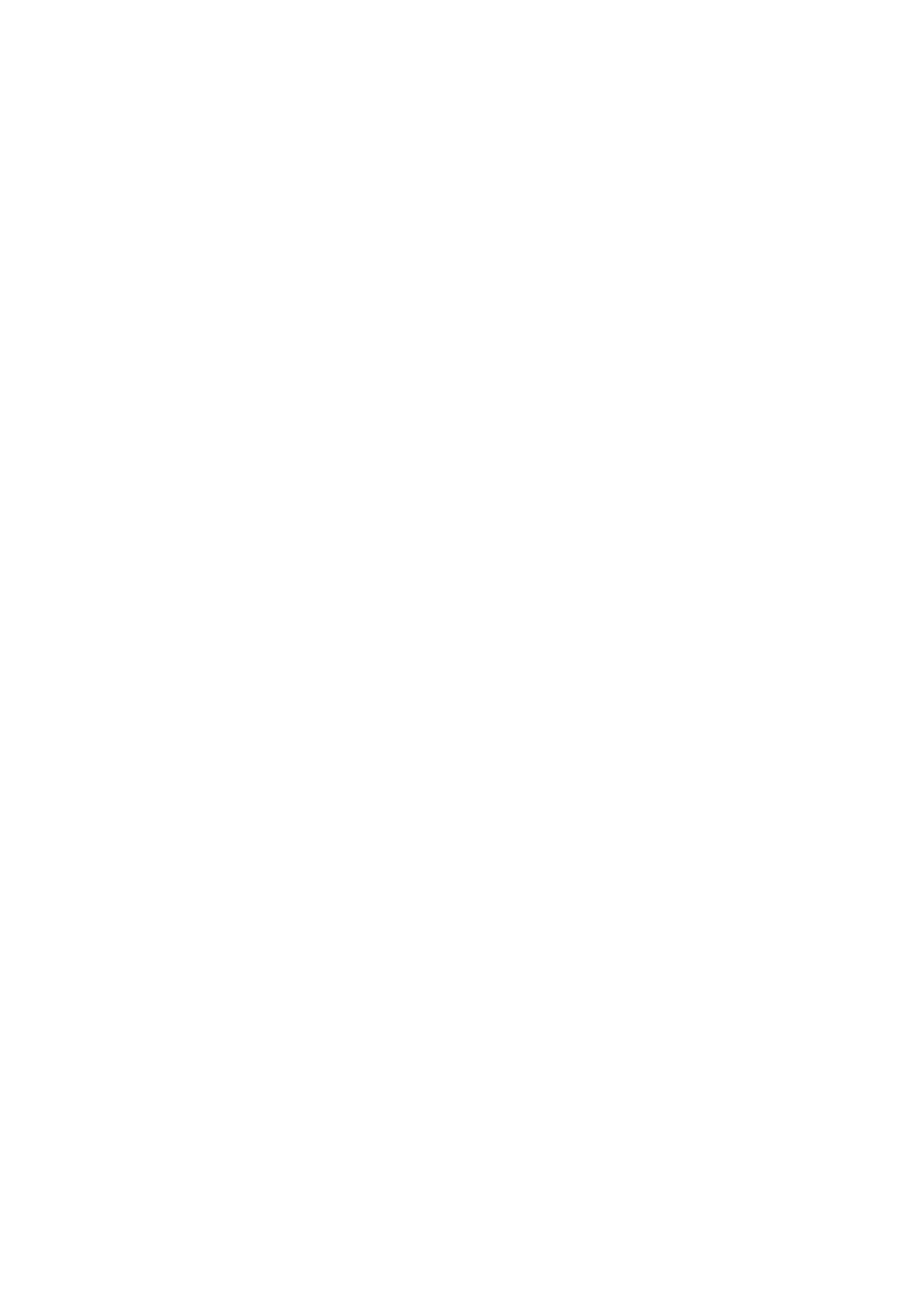frequency adjusting register (R2) in the channel 1, output sound of the channel 1 is frequency-modulated by the result of the addition or subtraction and a content of the rough frequency adjusting register (R3) thereby producing output sound of effects sound-vibrato in the 5 channel 1.

### [OPERATION 4]

A mixing mode is set when "10" are set into upper two bits "ch ON" and "DDA" of the channel ON/- 10 sound volume register (R4) in each of the channel 1 to 6 where the waveform register (R6) is addressed with a frequency decided by the frequency adjusting registers (R2 and R3) so that output sound is generated in each of the waveform generators  $1<sub>1</sub>$  to  $1<sub>6</sub>$  of the channels 1 to 6. 15 The output sound is converted from digital signal to analog signal and adjusted to be a predetermined sound volume decided by lower five bits "AL" of the channel ON/sound volume register (R4) in each of the attenuators  $7<sub>1</sub>$  to  $7<sub>6</sub>$ . The output sound of the predetermined 20 sound volume is than divided to be supplied to each left and right pair of the attenuators  $10a_1$  and  $10b_1$  to  $10a_6$ and  $10b<sub>6</sub>$  in which the output sound is adjusted to be predetermined levels in accordance with contents of upper four bits "LAL" and lower four bits "RAL" of 25 the left and right sound volume register (R5). Therefore, left output sounds of the attenuators  $10a_1$  to  $10a_6$ and right output sounds of the attenuators  $10b_1$  to  $10b_6$ are separately mixed with each other to be supplied to the left and right main attenuators  $11a$  and  $11b$  in which 30 the whole left and right sounds are adjusted in regard to sound volume to be supplied through the buffer amplifiers 12a and 12b to the output terminals LOUT and ROUT. As a result, the left and right sound outputs of predetermined sound volumes are obtained at the out- 35 put terminals LOUT and ROUT. The attenuation amounts of the left and right main attenuators 11a and 11b are decided by the upper four bits "LMAL" and the lower four bits "RMAL" of the main sound volume register (R1). Accordingly, when it is assumed that the 40 maximum sound volume is "F" (hexadecinormal), far and near sounds are generated in accordance with contents of the "LMAL" and "RMAL".

# [OPERATION 5]

Upper two bits "ch ON" and "DDA" of the channel ON/sound volume register (R4) are set as "10" in a corresponding channel so that a mixing mode is set to address the waveform register (R6) with a frequency decided by the fine and rough frequency adjusting reg- 50 isters (R2 and R3). As shown in FIG. 5, waveform data are stored at the addresses "0" to "1F" of the waveform register (R6) so that waveform data are developed in an order of addresses at each time when a counted value of the address counter for counting address frequency is 55 increased by one thereby producing waveform in a corresponding one of the waveform generators 61 to 66. In the corresponding channel, output sound is generated by repeating the addressing of the waveform register (R6) in a period of a waveform thus produced. 60 accordance with an address signal "0" (A0 to A3) on Waveform of each channel is converted from digital signal to analog signal and adjusted to be a predetermined sound volume in each of the attenuators  $7<sub>1</sub>$  to  $7<sub>6</sub>$ , and divided to be supplied to each pair of the left and right attenuators  $10a_1$  and  $10b_1$  to  $10a_6$  and  $10b_6$  in which 65 address data "5" (A0 to A3) so that sound volume adleft and right sounds are separately adjusted to be predetermined sound volumes. The left sounds of the channels are mixed to be supplied to the left main attenuator

11a, and the right sounds of the channels are mixed to be supplied to the right main attenuator 11b. The left and right sounds thus mixed are adjusted therein to be predetermined sound volumes and supplied through the buffer amplifiers  $12a$  and  $12b$  to the output terminals LOUT and ROUT.

The sound volume adjustment of the respective attenuators is performed in accordance with contents of the main sound volume adjusting register (R1), the channel ON/sound volume register (R4), and the left and right sound volume register (R5). As described before, output sound volume is changed by 3 dB when contents of the register (R1 and R5) are changed by one, and the former is changed by 1.5 dB when the latter is changed by one.

Here, it is assumed that contents of the registers are as follows:

- (a) main sound volume adjusting register  $(R1)$ 
	- 'LMAL" is "C" (hexadecinormal)
	- "RMAL" is "8" (hexadecinormal)
- (b) channel ON/sound volume register (R4)
- upper four bits of "AL" are "E" (hexadecinormal) sound volume is controlled in accordance with lower one bit of "AL" by 1.5 dB.
- (c) left and right sound volume register (R5) "LAL" is "F" (hexadecinormal) "RAL" is "8" (hexadecinormal)

In accordance with the above assumptions, an attenuation value of the left output value will be calculated as follows because the maximum sound value is "F".

 $(F - C) + (F - E) + (F - F) = 4$ 

 $4 \times 3$  dB = 12 dB

Accordingly, a level down of 12 dB is resulted. On the other hand, an attenuation value of the right output value will be calculated as follows:

$$
(F-8)+(F-E)+(F-8)=15
$$

 $15 \times 3$  dB = 45 dB

Accordingly, a level down of 45 dB is resulted. Here, 45 if it is assumed that a dynamic range is 45 dB in a circuit, no output sound is obtained at the right output terminal ROUT.

Further, the main sound volume adjusting register (R1) can be used for fade in and fade out of a whole sound and for a left to right shift of the whole sound, while the channel ON/sound volume register (R4) can be used for an output level adjustment of a channel sound, and the left and right sound volume register  $(R5)$ can be used for a left and right distribution of a channel sound and for an output level adjustment of the channel sound.

### [OPERATION 6]

The channel selecting register (R0) is addressed in the address bus 14 so that data for selecting one of the channels 1 to 6 are set into lower three bits thereof. If the data are "0", the channel 1 is selected. Next, the left and right sound volume register (R5) is addressed by justing data are set into upper and lower four bits "LAL" and "RAL" respectively. Thus, sound volume adjusting levels are set into the left and right attenuators